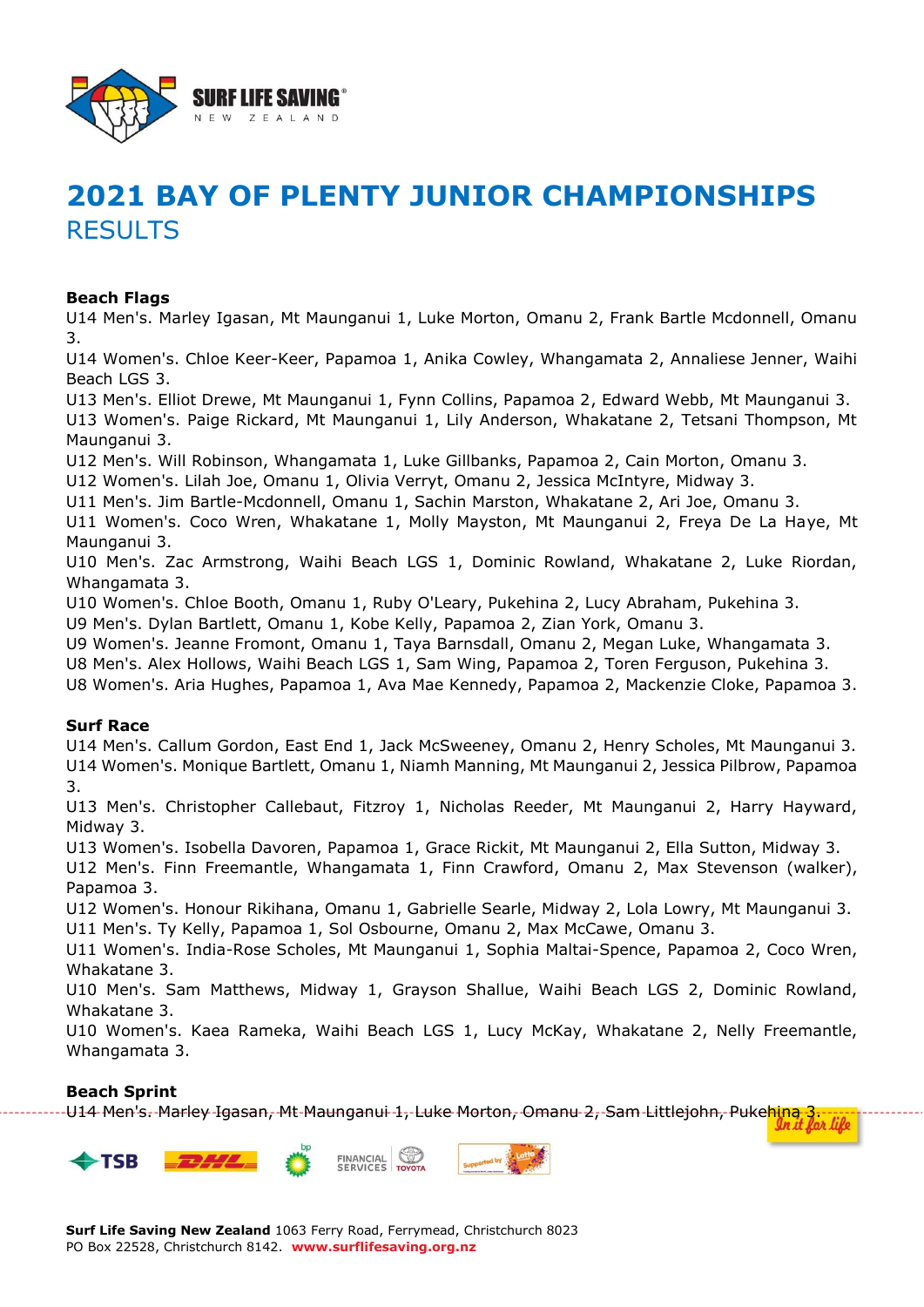U14 Women's. Eden Hunt, Papamoa 1, Zoe Giles, Whakatane 2, Annaliese Jenner, Waihi Beach LGS 3.

U13 Men's. Fynn Collins, Papamoa 1, Oliver Gregory, Piha 2, Finn Jones, Whakatane 3.

U13 Women's. Asha James, Omanu 1, Lily Anderson, Whakatane 2, Tetsani Thompson, Mt Maunganui 3.

U12 Men's. Cain Morton, Omanu 1, Max Stevenson (walker), Papamoa 2, Luke Gillbanks, Papamoa 3. U12 Women's. Lilah Joe, Omanu 1, Ruby Greetham, Omanu 2, Jazz Baggott, Mt Maunganui 3.

U11 Men's. Ty Kelly, Papamoa 1, Jim Bartle-Mcdonnell, Omanu 2, Sachin Marston, Whakatane 3.

U11 Women's. Sobhan Cameron, Omanu 1, Casey Miller, Mt Maunganui 2, Coco Wren, Whakatane 3. U10 Men's. Te Koha Schick, Whakatane 1, Joshua Osbourne, Omanu 2, Brayden Lim-Yock, Papamoa 3.

U10 Women's. Quinn Murdoch, Omanu 1, Lucy Abraham, Pukehina 2, Nelly Freemantle, Whangamata 3.

U9 Men's. Micah Warrilow, Omanu 1, Jimmy Cloke, Papamoa 2, Luca Sands, Papamoa 3.

U9 Women's. India-K Ngatai, Omanu 1, Jeanne Fromont, Omanu 2, Mila Pokaia, Papamoa 3.

U8 Men's. Sam Wing, Papamoa 1, Alex Hollows, Waihi Beach LGS 2, Cooper Goldsmith, Papamoa 3.

U8 Women's. Aria Hughes, Papamoa 1, Miela Murphy, Papamoa 2, Maggie Thomsen, Mt Maunganui 3.

# **Diamond Race**

U14 Men's. Callum Gordon, East End 1, Jack McSweeney, Omanu 2, Luke Thompson, Omanu 3. U14 Women's. Monique Bartlett, Omanu 1, Jessica Pilbrow, Papamoa 2, Niamh Manning, Mt Maunganui 3.

U13 Men's. Christopher Callebaut, Fitzroy 1, Nicholas Reeder, Mt Maunganui 2, Donovan Price, Mt Maunganui 3.

U13 Women's. Ella Sutton, Midway 1, Georgia Davoren, Papamoa 2, Isobella Davoren, Papamoa 3. U12 Men's. Finn Freemantle, Whangamata 1, Finn Crawford, Omanu 2, Max Stevenson (walker), Papamoa 3.

U12 Women's. Honour Rikihana, Omanu 1, Lola Lowry, Mt Maunganui 2, Olivia Verryt, Omanu 3.

U11 Men's. Ty Kelly, Papamoa 1, Sol Osbourne, Omanu 2, Ethan Haugh, Waihi Beach LGS 3.

U11 Women's. Coco Wren, Whakatane 1, Ruby Milne, Whangamata 2, Sophia Maltai-Spence, Papamoa 3.

U10 Men's. Dominic Rowland, Whakatane 1, Sam Matthews, Midway 2, Sam Shivnan, Omanu 3.

U10 Women's. Nelly Freemantle, Whangamata 1, Lucy McKay, Whakatane 2, Kaea Rameka, Waihi Beach LGS 3.

U9 Men's. Micah Warrilow, Omanu 1, Jimmy Cloke, Papamoa 2, Kobe Kelly, Papamoa 3.

U9 Women's. Mila Pokaia, Papamoa 1, Jeanne Fromont, Omanu 2, Neave Symes, Omanu 3.

U8 Men's. Sam Wing, Papamoa 1, Archie Thompson, Whakatane 2, Spencer Smith, Omanu 3.

U8 Women's. Aria Hughes, Papamoa 1, Miela Murphy, Papamoa 2, Sahara Price, Papamoa 3.

# **Run Swim Run**

U14 Men's. Henry Scholes, Mt Maunganui 1, George Wyllie, Mt Maunganui 2, Jack McSweeney, Omanu 3.

U14 Women's. Alyssa Tapper, Whangamata 1, Arianna Roberts-Lochray, Papamoa 2, Niamh Manning, Mt Maunganui 3.

U13 Men's. Christopher Callebaut, Fitzroy 1, Nicholas Reeder, Mt Maunganui 2, Harry Hayward, Midway 3.

U13 Women's. Isobella Davoren, Papamoa 1, Grace Rickit, Mt Maunganui 2, Ella Sutton, Midway 3.

U12 Men's. Finn Freemantle, Whangamata 1, Finn Crawford, Omanu 2, Max Stevenson (walker), Papamoa 3.

U12 Women's. Poppy Richardson, Omanu 1, Honour Rikihana, Omanu 2, Olivia Verryt, Omanu 3.

U11 Men's. Ty Kelly, Papamoa 1, Sol Osbourne, Omanu 2, Ethan Haugh, Waihi Beach LGS 3.

U11 Women's. Coco Wren, Whakatane 1, India-Rose Scholes, Mt Maunganui 2, Addison Dawson, Mt Maunganui 3.

U10 Men's. Sam Matthews, Midway 1, Dominic Rowland, Whakatane 2.

U10 Women's. Nelly Freemantle, Whangamata 1, Lucy McKay, Whakatane 2, Kaea Rameka, Waihi Beach LGS 3.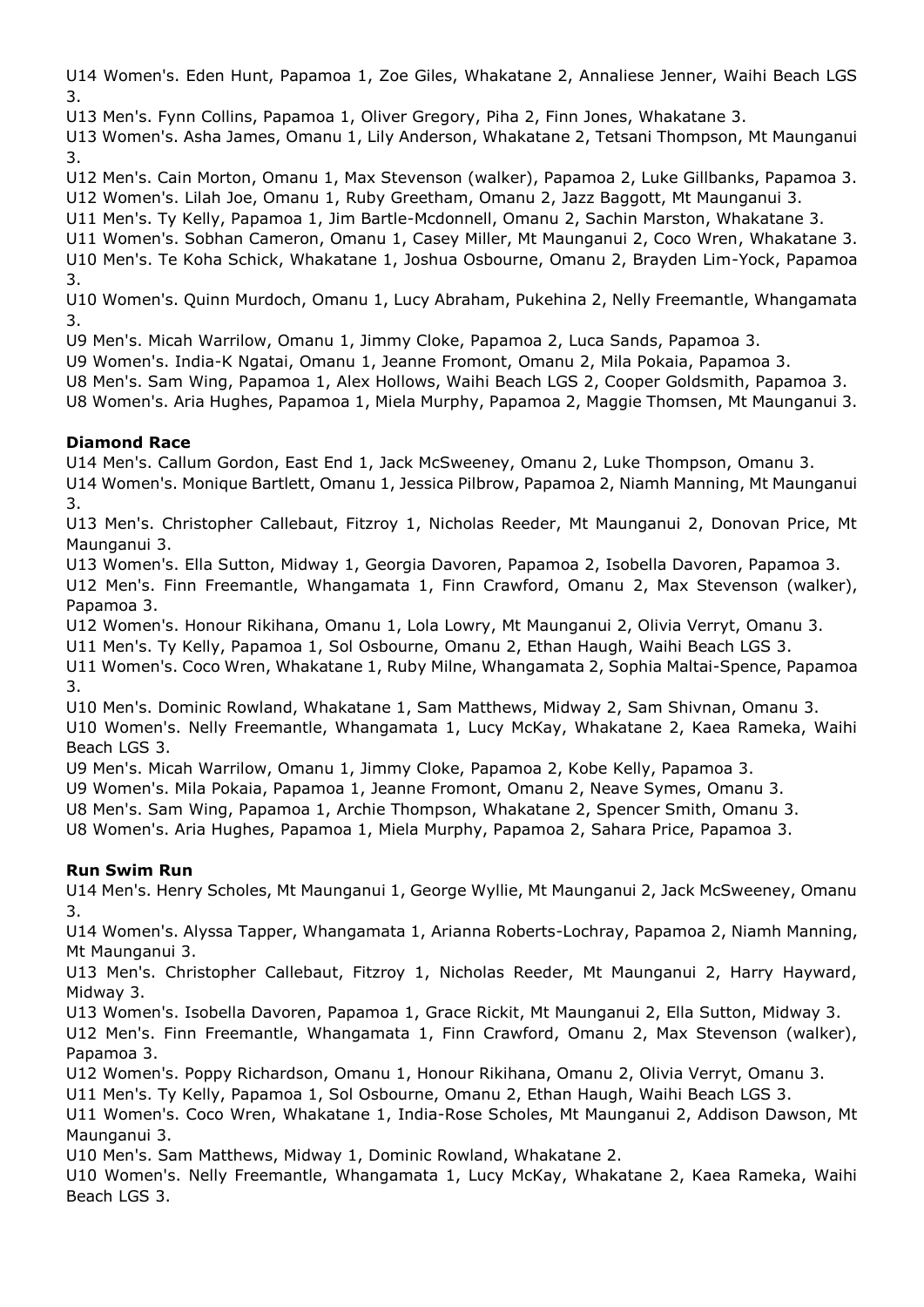## **Board Race**

U14 Men's. Callum Gordon, East End 1, Jack McSweeney, Omanu 2, Yahni Brown, Midway 3.

U14 Women's. Monique Bartlett, Omanu 1, Freya Stolte, Fitzroy 2, Chloe Keer-Keer, Papamoa 3.

U13 Men's. Oliver Gregory, Piha 1, Nicholas Reeder, Mt Maunganui 2, Oli Hansen, Omanu 3.

U13 Women's. Ella Sutton, Midway 1, Tetsani Thompson, Mt Maunganui 2, Alexis Elemam, Fitzroy 3. U12 Men's. Finn Crawford, Omanu 1, Finn Freemantle, Whangamata 2, Max Stevenson (walker), Papamoa 3.

U12 Women's. Jazz Baggott, Mt Maunganui 1, Poppy Richardson, Omanu 2, Isla Webster, Whakatane 3.

U11 Men's. Leo Padrutt, Fitzroy 1, Ty Kelly, Papamoa 2, Ethan Haugh, Waihi Beach LGS 3.

U11 Women's. Ruby Milne, Whangamata 1, India-Rose Scholes, Mt Maunganui 2, Georgia Walter, Waihi Beach LGS 3.

U10 Men's. Dominic Rowland, Whakatane 1, Sam Matthews, Midway 2, Sam Shivnan, Omanu 3.

U10 Women's. Nelly Freemantle, Whangamata 1, Lucy Abraham, Pukehina 2, Mia-Paige Fitzgerald, Papamoa 3.

# **Board Relay**

U14 Men's. Omanu (Jack McSweeney/Luke Thompson/Josh Verryt) 1, Midway (Yahni Brown/Austin Fergus/Sam Gaddum) 2, Mt Maunganui (Marley Igasan/Henry Scholes/Vinnie Baggott) 3.

U14 Women's. Fitzroy (Mia Padrutt/Freya Stolte/Alexis Elemam) 1, Mt Maunganui (Tetsani Thompson/Olivia Middleweek/Sophie Garrett) 2, Omanu (Monique Bartlett/Mackenzie Crawford/Mikaela Ketu) 3.

U12 Men's. Whangamata (Finn Freemantle/Will Robinson/Max Riordan) 1, Papamoa (Max Stevenson (walker)/Ty Kelly/Luke Gillbanks) 2, Midway (Charlie Castles/Riley Knight/Max Gaddum) 3.

U12 Women's. Mt Maunganui (Jazz Baggott/Harvey-Jayne Pahuru/Lola Lowry) 1, Omanu (Ruby Greetham/Olivia Verryt/Honour Rikihana) 2, Midway (Gabrielle Searle/Brooke Matthews/Jessica McIntyre) 3.

U10 Men's. Whakatane (Dominic Rowland/Harper Thompson/Cameron Webster) 1, Papamoa (Brayden Lim-Yock/Toby Bowling/Tristan Lim-Yock) 2, Omanu (Sam Shivnan/Lukas Bryant/Charlie Richardson) 3.

U10 Women's. Omanu (Quinn Murdoch/Kimberlee Rahui/Heidi Young) 1, Mt Maunganui (Maebh Manning/Bailey Scholes/Jessie Forster) 2.

# **Beach Relay**

U14 Mixed. Mt Maunganui (Marley Igasan/Tama Hawkins/Ella McIvor/Ella-Marie Pahuru) 1, Papamoa (Fergus McHardy/Zachary Cairns/Eden Hunt/Chloe Keer-Keer) 2, Omanu (Rico Nixon/Luke Morton/Macy Nixon/Mackenzie Crawford) 3.

U13 Mixed. Omanu (Cole Frazer/Mackenzie Ewing/Asha James/Mackenzie Bryant) 1, Papamoa (Ryan Teixeira/Fynn Collins/Casey Beach/Havana Fortes) 2, Mt Maunganui (Nicholas Reeder/Isaac Johnstone/Sophie Garrett/Olivia Middleweek) 3.

U12 Mixed. Omanu (Cain Morton/Finn Crawford/Olivia Verryt/Poppy Richardson) 1, Papamoa (Sean Leach/Luke Gillbanks/Sophie Bowling/Billie Henry-Metcalfe) 2, Whakatane (Luca Goodman/Sachin Marston/Lily Hipkiss/Coco Wren) 3.

U11 Mixed. Omanu (Ari Joe/Riku Francis/Sobhan Cameron/Harlow Horn) 1, Omanu (Jim Bartle-Mcdonnell/Sol Osbourne/Holly James/Isla Frazer) 2.

U10 Men's. Whakatane (Dominic Rowland/Indy Firmston/Harper Thompson/Cameron Webster) 1, Papamoa (Toby Bowling/Marley Hanna (gothorp)/Brayden Lim-Yock/Tristan Lim-Yock) 2, Omanu (Joshua Osbourne/Sam Shivnan/Charlie Richardson/Lukas Bryant) 3.

U10 Women's. Mt Maunganui (Maebh Manning/Bailey Scholes/Chloe Whittington/Jessie Forster) 1, Omanu (Kimberlee Rahui/Heidi Young/Mackenzie Jury/Mia Labone) 2, Papamoa (Mae Beach/Poppy Russell/Kaelan Sinclair/Saskia Webster) 3.

U9 Men's. Papamoa (Jimmy Cloke/Luca Sands/Kobe Kelly/Leo Thompson) 1, Omanu (Arlo Tod/Micah Warrilow/Zian York/Charlie Crawford) 2, Waihi Beach LGS (Bodhi May/Max Page/Jackson Stevens/Monty Groenewald) 3.

U9 Women's. Papamoa (Alexandra Atelemo/Drew Heatley/Aurora Keer-Keer/Mila Pokaia) 1, Omanu (Taya Barnsdall/Jeanne Fromont/Lucy Ranger/Rylee Jury) 2, Mt Maunganui (Amelia McEwan/Sylvia Mayston/Alexis Hoebers/Ellie Renwick) 3.